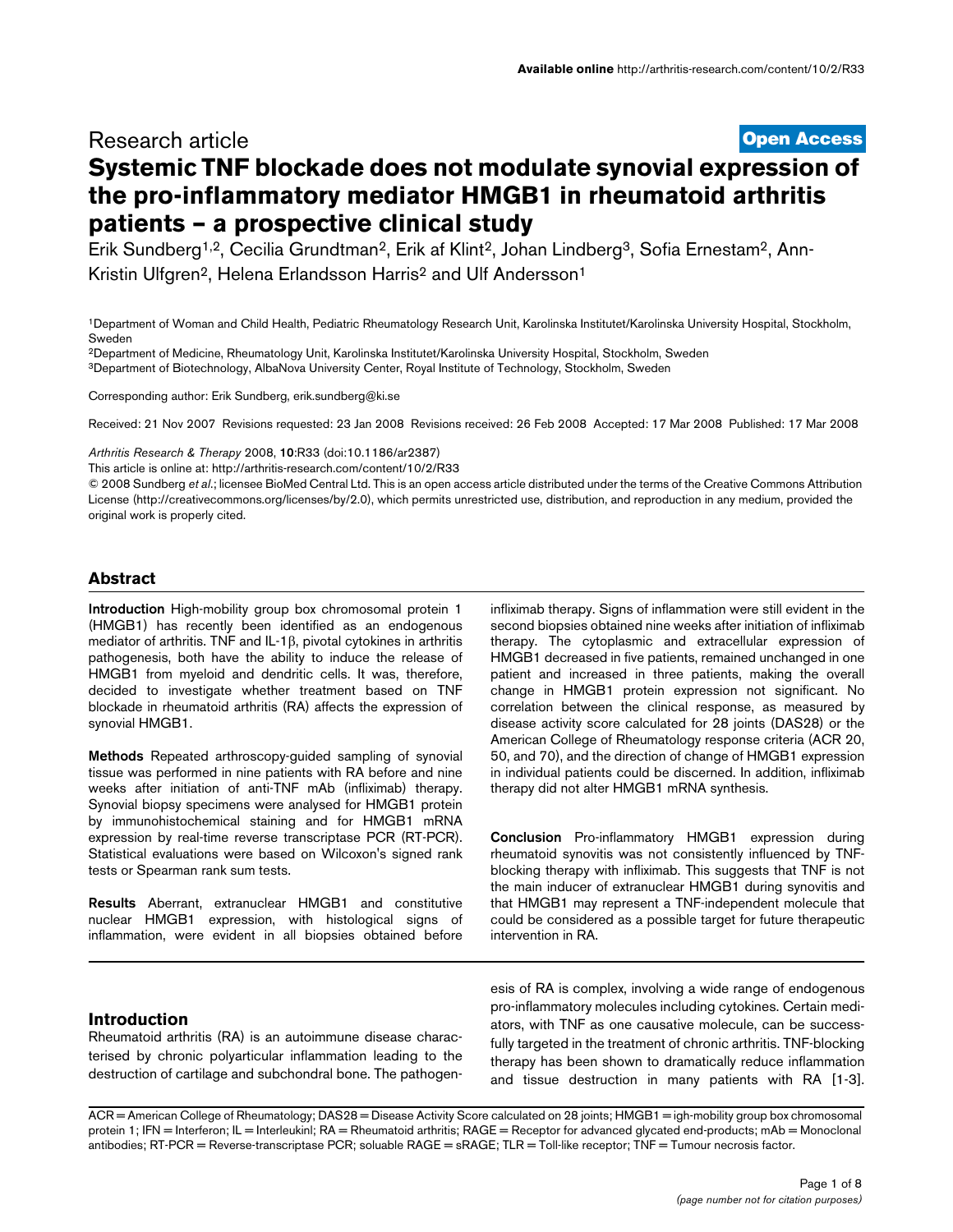However, it is also evident that anti-TNF therapy is not effective in all patients and that many responders still present residual signs of active disease. In order to improve the treatment of chronic arthritis, a further search for additional potential target molecules that act independently of TNF is highly warranted.

Recent findings have suggested that the high-mobility group box chromosomal protein 1 (HMGB1) might be an important molecule in the pathogenesis of arthritis [4-10]. Intranuclear HMGB1 binds DNA and regulates transcription. In addition, HMGB1 may be extracellularly translocated, thereby acting as an inflammatory mediator of tissue invasion and tissue repair [11-18]. HMGB1 may either be actively secreted from a wide number of cell types following stimulation with inflammatory mediators, including TNF, IL-1β, IFN-γ and multiple toll-like receptor (TLR) ligands [15,19-23], or be passively released from dying nucleated cells [12,13]. The extracellular effects of HMGB1 are mediated via multiple receptors including the receptor for advanced glycated end-products (RAGE), some members of the TLR family and other as yet unidentified pathways [17,24-26]. Increased levels of HMGB1 are evident in the synovial fluid of patients with RA and HMGB1 has been shown to be abundantly expressed in an aberrant fashion in rheumatoid synovial tissue [4,6]. Serum levels of HMGB1 are also elevated in patients with RA and correlate with disease activity [27]. In addition, intra-articular injections of HMGB1 trigger destructive arthritis in naive mice [5].

Different modes of HMGB1-blocking therapy, including neutralising antibodies, antagonistic truncated HMGB1, soluable RAGE (sRAGE), thrombomodulin or nuclear HMGB1 sequestration, have been successfully applied in studies of experimental arthritides and sepsis [15,28-33]. It was recently reported that gold salts interfere with the intracellular transport mechanisms of HMGB1 and inhibit its release [34]. Oxaliplatin is an antineoplastic platinum-based compound that generates DNA adducts that strongly bind HMGB1. Therefore, gold salts and oxaliplatin share the capacity to inhibit nuclear HMGB1 release via different mechanisms. Short-term oxaliplatin treatment in collagen type-II-induced arthritis was recently studied in mice and beneficial therapeutic effects coinciding with nuclear HMGB1 retention were noted [35]. Once released, HMGB1 might generate a positive feedback loop and induce production of several pro-inflammatory cytokines such as IL-6, IL-1β and TNF by macrophages and dendritic cells, thereby sustaining prolonged inflammation [16,36].

In this pilot study the aim was to analyse to what extent extranuclear HMGB1 expression depends on and relates to TNF levels in RA, as previous studies have indicated that TNF can induce HMGB1 release. Synovial biopsy specimens from patients with RA were collected by arthroscopy before and during therapy with TNF-specific mAb (infliximab) and the levels of synovial expression of HMGB1 protein and mRNA were evaluated.

The main findings were that synovial HMGB1 protein and mRNA expression did not change in any consistent manner after nine weeks of infliximab treatment.

# **Materials and methods**

# **Patients, clinical assessment and therapy**

Nine patients (seven females and two males) with RA diagnosed according to the revised American College of Rheumatology (ACR) criteria [37] and active knee arthritis were enrolled in a prospective clinical study. Informed consent was obtained from all patients and the study was approved by the local ethical committee at Karolinska University Hospital, Stockholm, Sweden.

The median age of patients was 57 years (range 25 to 69 years) and the median disease duration was six years (range 0.6 to 18 years). The median duration of the current episode of arthritis in the knee was 17.5 days (range 3 to 365 days; no data for one patient). In all patients the disease activity score calculated for 28 joints (DAS28) and the ACR response criteria (ACR20, 50, and 70) were assessed at multiple time points before and during therapy. The median DAS28 at inclusion was 5.95 despite treatment with methotrexate (7.5 to 17.5 mg/week). Methotrexate doses were stable during the study and for at least one month before the first arthroscopy. Four patients received prednisone at stable doses (5 to 7.5 mg/ day) during the study period. One patient received cyclosporine (150 mg/day) before and during the study period.

Infliximab (Centocor BV, Leiden, The Netherlands) was given as three intravenous infusions of 3 mg/kg in accordance with the recommended standard-treatment protocol, with the first infusion given 1 to 21 days after the first arthroscopy and the subsequent infusions given two and six weeks later. The results of synovial expression of IL-15 in response to infliximab therapy using the same cohort of patients with RA have previously been published [38-40].

#### **Synovial biopsies**

Knee arthroscopy with multiple biopsies of synovial tissue of the knee joint was performed in all patients 1 to 21 days before the first infliximab infusion. A second arthroscopy was performed at 8 to 10 weeks (median nine weeks) after the first infusion, a time point when infliximab therapy is well established and a clinical response can be evaluated [1].

All arthroscopies were performed by the same experienced physician (EK). During the first arthroscopy, multiple synovial tissue biopsies were taken from areas with signs of maximum macroscopic inflammation, from the cartilage-pannus junction and from synovial villi. Each biopsy site was documented photographically and mapped, allowing for follow-up biopsies to be taken from the same areas. The biopsies were snap-frozen within two minutes in liquid isopentane and stored at -70°C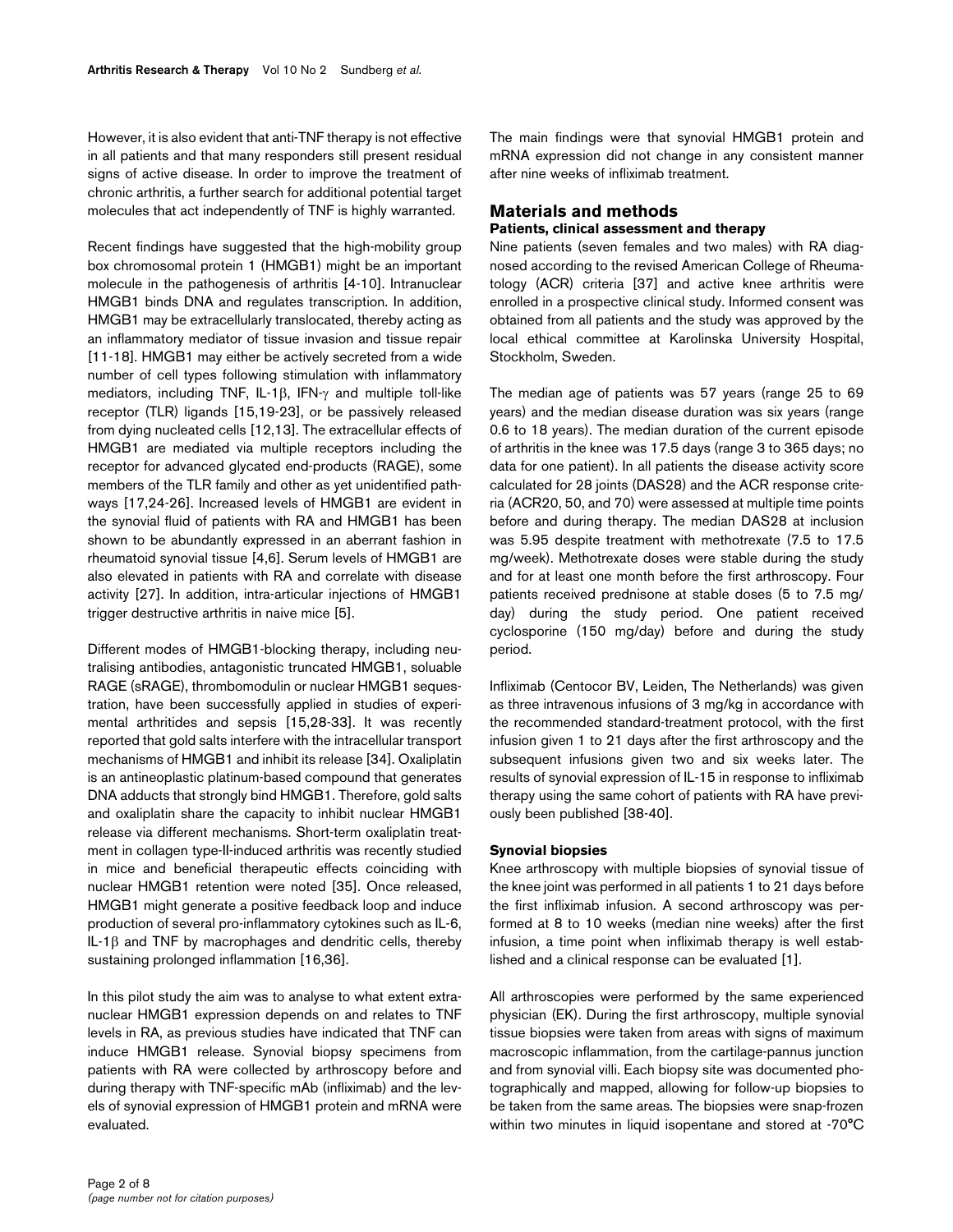until sectioned. Serial cryostat sections (7 μm) were fixed for 20 minutes with 2% (v/v) formaldehyde and stored at -70°C. Several biopsies were taken to secure sufficient material for subsequent analyses. For each of the nine patients the best biopsy pair with respect to morphology was selected for subsequent immunohistochemical stainings. The staining was always performed for samples taken before and after infliximab treatment allowing for a pairwise comparison.

### **Immunohistochemistry**

For indirect immunohistochemistry evaluation, tissue sections were blocked for non-specific binding with  $H_2O_2$  and NaN<sub>3</sub> for one hour, with normal goat serum (X0907, DAKO, Glostrup, Denmark) for 15 minutes and with an Avidin/Biotin blocking kit (SP-2001, Vector Laboratories, Burlingame, CA USA) according to the manufacturer's instructions. Saponin (0.1% w/v in HEPES pH 7.2) was added throughout the staining protocol. An HMGB1-specific polyclonal peptide-affinity purified rabbit antibody (PharMingen 556528, San Diego, CA, USA) was used as the primary antibody at a final concentration of 0.5 μg/ ml. A non-specific rabbit antibody (X0902, DAKO, Glostrup, Denmark) was used as the control. To identify blood vessels, a human endothelium-specific mAb (anti-EN4, anti-human CD31 from Sanbio, Bio-Zac, Uden, The Netherlands) was used. As the negative control for CD31, an irrelevant mouse IgG<sub>1</sub> mAb (DAKO, Glostrup, Denmark) was also used.

Sections were incubated with primary antibodies overnight. The secondary antibody was a biotinylated goat anti-rabbit IgG (BA-1000, Vector Laboratories, Burlingame, CA, USA) diluted to 1:800 for HMGB1 detection, and a biotin goat antimouse IgG<sub>1</sub> (DAKO, Glostrup, Denmark) was used for CD31 detection. Extra-avidin peroxidase (EAP) (Sigma, St. Louis, MO, USA) with diaminobenzidine (DAB) (Vector Laboratories, Burlingame, CA, USA) as substrate were used for visualisation and sections were then counterstained with haematoxylin, washed, dried and mounted with buffered glycerol.

Two evaluators (ES and CG), blinded to the order of the sections, performed a semi-quantitative analysis of the expression of HMGB1. Scoring for each section was evaluated using a 0 to 4 scale with increments of 0.5. Index 0 corresponded to no HMGB1 expression and 4 to the highest degree of HMGB1 protein expression. Separate analyses were performed for lining layers, vessels and cellular infiltrates in each of the sections. Nuclear, cytoplasmic and extracellular expression of HMGB1 was also recorded from each tissue compartment.

#### **Real-time RT-PCR**

Due to a shortage of biopsy material, mRNA analysis was only possible in six of the nine included patients. For first-strand synthesis of each biopsy, 1 μg total RNA was mixed with 2 μl 20 TVN primer (4 μg/μl, Operon Biotechnology Inc. Huntsville, AL USA). The primer sequences used were: for β-actin, forward CCTTCGTGCCCCCCC and reverse GGAGAC-

CAAAAGCCTTCATACATC; and for HMGB1, forward ATTGGTGATGTTGCGAAGAA and reverse GATCCACAG-CAACTCCAGAA. The volume was adjusted to 15.5 μl using RNase-free water, and the mixture was then incubated for 10 minutes at 70°C to denature the total RNA. The sample was then incubated for two minutes on ice to allow the primers to anneal and then spun briefly.

A 12.5 μl cDNA synthesis mixture, consisting of 6 μl 5× firststrand buffer, 3 μl 0.1 M dithiothreitol (DTT), 2 μl Superscript III (Invitrogen Corporation, Carlsbad, CA, USA), and 1.5 μl 10 mM deoxinucleoside triophosfate (dNTP) mix (Amersham Biosciences, Piscataway, NJ, USA), was added to the sample. The whole mixture was incubated at 46°C for first-strand synthesis. After one hour the temperature was increased to 70°C for 15 minutes to terminate the reaction. 2 U RNase H (Invitrogen Corporation, Carlsbad, CA, USA) was then added to degrade the RNA. After RNase treatment the temperature was increased to 70°C to inactivate RNases. All samples were then diluted with RNase-free water to a final volume of 200 μl.

Real-time RT-PCR was performed using the iCycler system from Bio-Rad Laboratories Inc. Hercules, CA, USA. Each reaction was performed with a 3.0 μl template, 12.5 μl iQSYBR Green Supermix (Bio-Rad Laboratories Inc. Hercules, CA, USA), 300 nM primer and water to adjust the final volume to 25 μl. The PCR amplification steps were applied in the following conditions: three minutes at 95°C, 40 cycles of 20 seconds at 94°C, 30 seconds at 60°C and one minute at 72°C. This was followed by melt curve analysis to ensure specific amplification. The signal was calculated in all experiments using 'PCR baseline subtracted relative flourescent unit (RFU)'. All primers were designed using Primer3 and amplicons were designed to span exon-exon junctions to minimise contamination of genomic DNA [41]. Primer sequence information is available in the supplemental material. Relative expression between samples was calculated using the ΔΔCt method and all samples were analysed in triplicate[42]. β-actin was used as a reference housekeeping gene.

#### **Statistical analysis**

Wilcoxon's signed-rank test was used for the analysis of matched pairs for protein data. as well as for the analysis of mRNA data for the whole group. Spearman rank sum test was utilised to statistically compare the degree of correlation between the two persons evaluating HMGB1 protein expression by immunohistochemistry. p < 0.05 was considered to be statistically significant.

## **Results**

## **Clinical response and CD marker changes following infliximab treatment**

Patients were assessed for disease activity at baseline and after three months using individual DAS28 and ACR scores (Table [1\)](#page-3-0). These data have been previously published [38].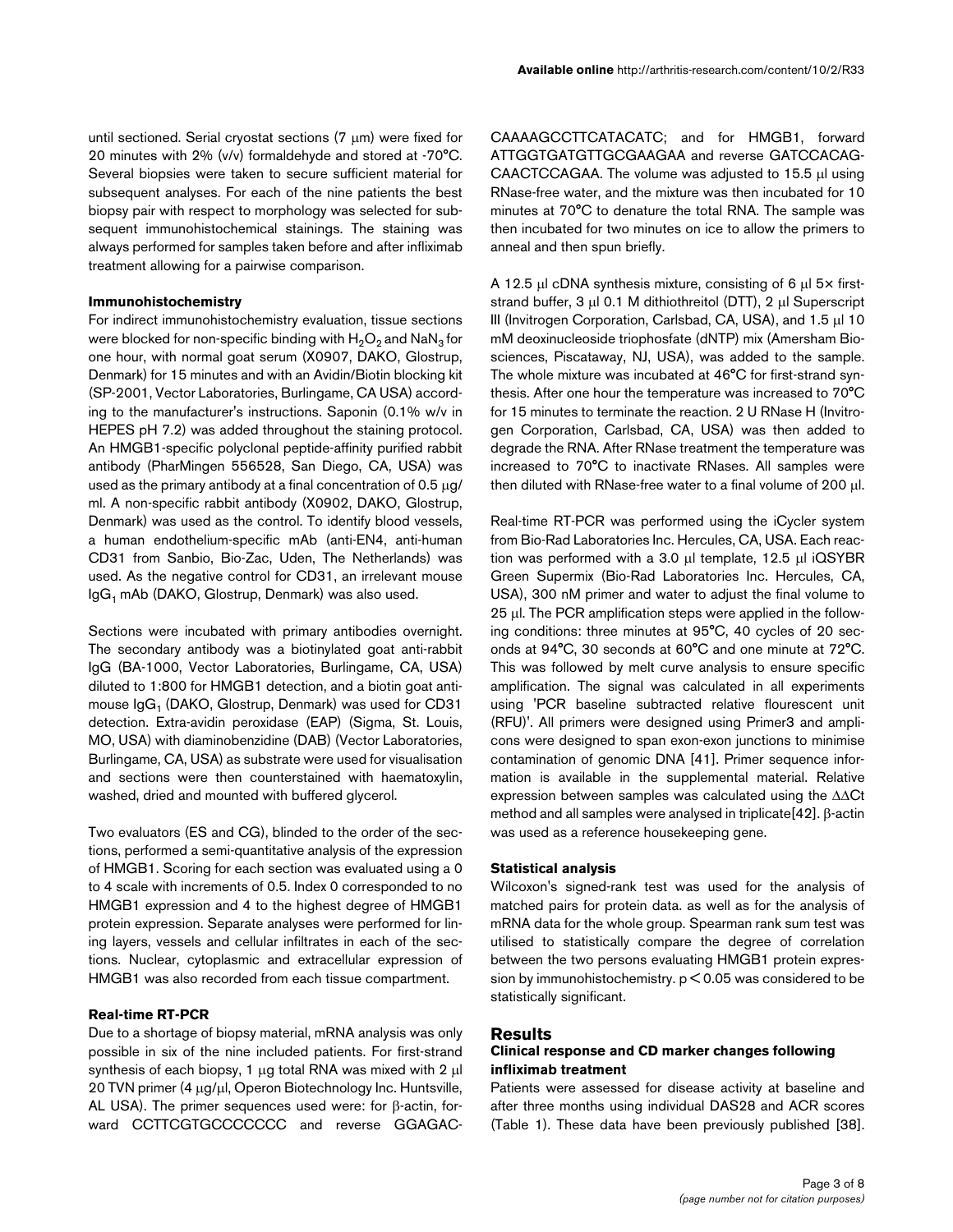#### <span id="page-3-0"></span>**Table 1**

| Cilincal assessment, response to immanitable datument and invidible expression. |                     |   |    |                                              |                |      |                        |                   |                                        |            |                |                         |                         |
|---------------------------------------------------------------------------------|---------------------|---|----|----------------------------------------------|----------------|------|------------------------|-------------------|----------------------------------------|------------|----------------|-------------------------|-------------------------|
|                                                                                 | Pat W               |   |    | Sex Age (years) Disease duration (years) CRP |                |      | Medication<br>MTX Pred | DAS <sub>28</sub> | Clinical response<br>DAS <sub>28</sub> | <b>ACR</b> | ES             | CG                      | HMGB1 protein HMGB1mRNA |
| 1                                                                               | $\mathsf{O}$        | F | 55 | 18                                           | 107            | 17.5 | $5*$                   | 6.71              |                                        |            | 1.5            | $\mathbf{1}$            |                         |
|                                                                                 | 9                   |   |    |                                              | 38             |      |                        | 6.34              | No                                     | 0          | $\mathbf 2$    | 1.5                     |                         |
| $\overline{2}$                                                                  | 0                   | F | 52 | 6                                            | 14             | 7.5  | 7.5                    | 6.00              |                                        |            | 1.5            | 1.5                     |                         |
|                                                                                 | 9                   |   |    |                                              | 15             |      |                        | 4.43              | Mod                                    | 20         | $\mathbf{1}$   | 0.5                     | 0                       |
| 3                                                                               | $\mathsf{O}\xspace$ | F | 58 | $\,2\,$                                      | 46             | 10   |                        | 7.91              |                                        |            | 3              | $\overline{\mathbf{4}}$ |                         |
|                                                                                 | 9                   |   |    |                                              | 25             |      |                        | 5.41              | Mod                                    | 50         | 1              | 1.5                     | 0                       |
| 4                                                                               | 0                   | F | 57 | 4                                            | $\overline{7}$ | 10   |                        | 4.94              |                                        |            | $\overline{2}$ | $\overline{2}$          |                         |
|                                                                                 | 9                   |   |    |                                              | 34             |      |                        | 4.41              | No                                     | 20         | $\overline{2}$ | $\overline{2}$          | Up                      |
| 5                                                                               | $\mathsf{O}\xspace$ | M | 56 | 7                                            | 44             | 15   |                        | 5.95              |                                        |            | $\overline{2}$ | 2.5                     |                         |
|                                                                                 | 9                   |   |    |                                              | $\overline{7}$ |      |                        | 2.90              | G                                      | 70         | 3.5            | 3                       |                         |
| 6                                                                               | 0                   | F | 69 | 1                                            | 69             | 15   | 5                      | 7.39              |                                        |            | $\overline{2}$ | 3                       |                         |
|                                                                                 | 9                   |   |    |                                              | $\overline{7}$ |      |                        | 1.79              | G                                      | 70         | 1.5            | 2.5                     | Up                      |
| $\overline{7}$                                                                  | $\mathsf{O}\xspace$ | F | 66 | 14                                           | 34             | 10   |                        | 5.64              |                                        |            | $\overline{2}$ | $\overline{2}$          |                         |
|                                                                                 | 9                   |   |    |                                              | 16             |      |                        | 4.73              | Mod                                    | 0          | $\mathbf{1}$   | 0.5                     | Down                    |
| 8                                                                               | $\mathsf{O}$        | F | 66 | 10                                           | 18             | 12.5 |                        | 4.83              |                                        |            | 3.5            | 4                       |                         |
|                                                                                 | 9                   |   |    |                                              | 19             |      |                        | 4.23              | Mod                                    | 0          | 0.5            | $\overline{2}$          | Down                    |
| 9                                                                               | $\mathsf{O}$        | M | 25 | 0.6                                          | 26             | 17.5 | 7.5                    | 5.62              |                                        |            | $.5\,$         | 3                       |                         |
|                                                                                 | 9                   |   |    |                                              | 25             |      |                        | 3.91              | Mod                                    | 20         | 3              | 4                       |                         |

**Clinical assessment, response to infliximab treatment and HMGB1 expression.**

\* Patient 1 also received 150 mg/day cyclosporine before and during the study period.Pat = Patient, W = week, CRP = C-reactive protein, MTX = Methotrexate (mg/week), Pred = Prednisone (mg/day), DAS28 = disease activity score calculated on 28 joints, ACR = American College of Rheumatology, HMGB1 = High-mobility group box chromosomal protein 1, ES = Érik Sundberg, CG = Cecilia Grundtman, F = Female, M = Male,  $No = \overrightarrow{Non}$ , Mod = Moderate,  $G = \overrightarrow{Good}$ .

Median DAS28 scores decreased from 5.95 to 4.41 ( $p <$ 0.01), the median tender joint count from 10 to 3 ( $p < 0.05$ ), the median swollen joint count from 14 to 2 ( $p < 0.01$ ) and the median serum C-reactive protein level decreased from 34 mg/ L to 19 mg/L ( $p = 0.08$ ). Two patients fulfilled ACR70, one patient fulfilled ACR50, three patients fulfilled ACR20 and three patients were non-responders according to the ACR criteria.

In repeated biopsies from each patient before and after infliximab treatment, expression of CD markers for T-cells (CD3), macrophages (CD68) and activated macrophages (CD163) were analysed. CD3 and CD163 were unaffected, whereas the number of CD68-positive cells decreased as a consequence of infliximab therapy (data not shown).

# **Synovial HMGB1 protein expression not influenced by infliximab therapy**

Aberrant synovial HMGB1 staining was evident in all nine patients before and during infliximab treatment and was most prominent in the lining layer, in areas with cellular infiltrates and in certain blood vessel walls. Both an increased (Figures [1a](#page-4-0),b) and decreased (Figures [1c](#page-4-0),d) presence of HMGB1 protein in the synovia during therapy could be detected, but there was no correlation with the clinical course of individual patients. In the group of six patients who responded to therapy, three had a decreased, two had an increased and one had an unchanged level of protein expression of HMGB1.

There was no significant difference in the group in the overall HMGB1 protein distribution before or after infliximab therapy (Figure [2](#page-5-0)). Neither were any consistent changes (nuclear, cytoplasmic or extracellular) recorded for HMGB1 expression when different biopsy compartments, including lining layer, cell infiltrates and endothelium, were analysed separately.

# **HMGB1 mRNA expression not influenced by infliximab therapy**

In the group of six patients studied by RT-PCR two individuals had increased, two had decreased and two patients had unchanged HMGB1 mRNA levels, with no correlation to clinical outcomes. Taken together, the results indicated no significant change of HMGB1 mRNA as a consequence of infliximab therapy (Figure 3).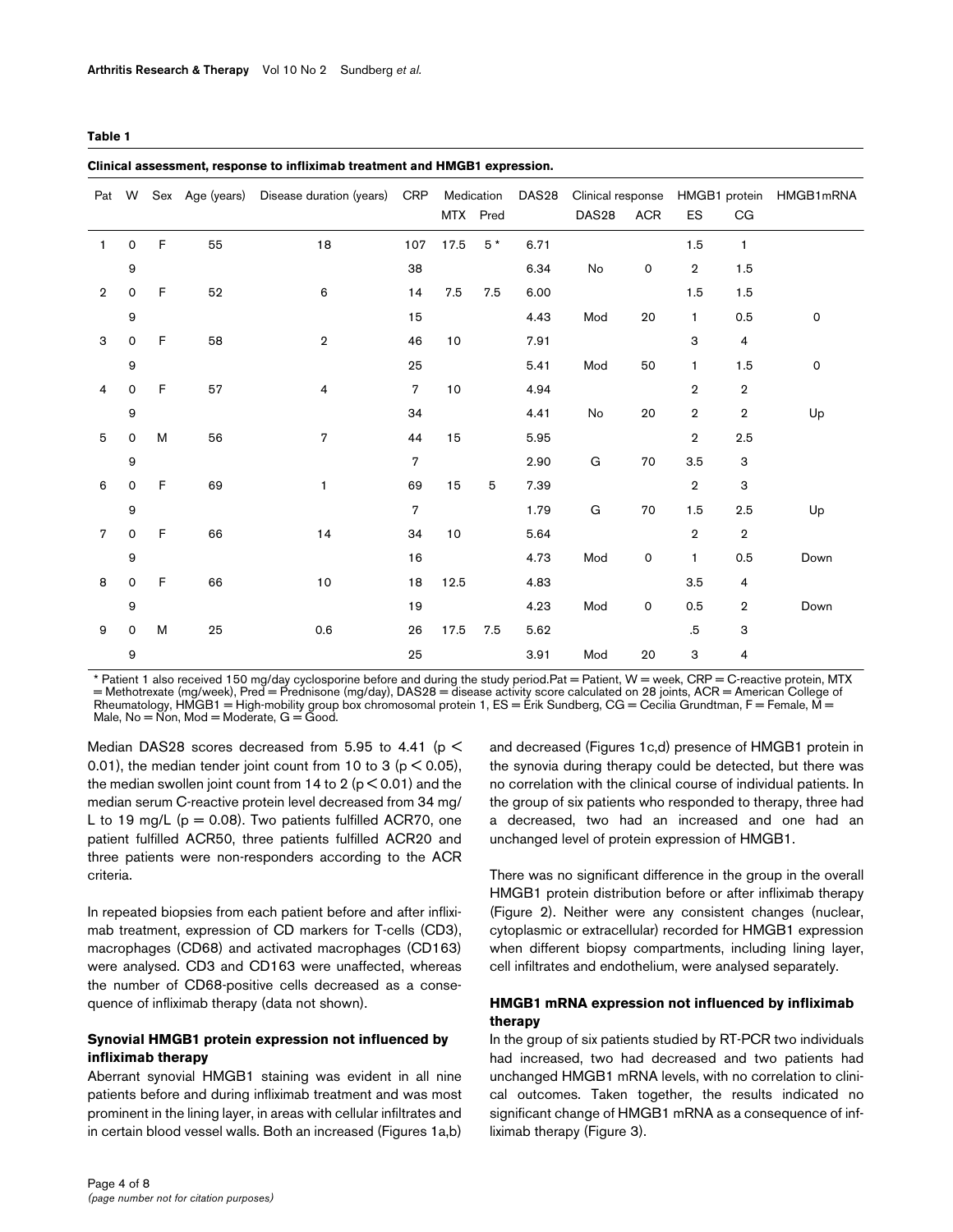#### **Figure 1**

<span id="page-4-0"></span>

HMGB1 synovial protein expression before and during infliximab therapy as detected by immunohistochemistry. Nuclear, cytoplasmic and extracellular HMGB1 protein expression is evident in the RA synovia in the lining layer as well as in cellular infiltrates and endothelium. **(a)**  Moderate aberrant synovial HMGB1 expression before the start of infliximab therapy from patient number 5. **(b)** The second biopsy in patient number 5 taken during infliximab treatment showing increased extranuclear HMGB1 staining. **(c)** A marked endothelial expression of HMGB1 is evident before infliximab therapy in synovitis obtained from patient number 7. **(d)** Infliximab therapy for nine weeks resulted in reduced endothelial HMGB1 expression in patient number 7. Original magnification  $\times$  250 for (a) and (b),  $\times$  100 for (c) and (d).

## **Discussion**

To the authors' knowledge, this is the first clinical study examining the effect of TNF blockade on synovial HMGB1 expression. The expression of synovial HMGB1 protein and mRNA in RA synovitis remained unaffected by TNF blockade for nine weeks and there was no correlation with the clinical course of arthritis. This was somewhat surprising as the original discovery of extranuclear and extracellular HMGB1 translocation was derived from studies of macrophages stimulated by TNF, IL-1β or endotoxin. Blocking intra-articular TNF by infliximab might therefore theoretically inhibit synovial HMGB1 release. However, this could not be verified from the results of the present study. There are several additional molecules such as IL-1β, IFN-γ, IFN-β, Nitric oxide and multiple TLR ligands that are potent promotors of HMGB1 translocation and extracellular release, and expression of all these mediators may possibly remain unchanged during infliximab therapy [43-45]. Supporting the clinical data for the TNF-independent release of HMGB1 are results obtained using a sensitive HMGB1 Elispot assay, which demonstrated that TNF has a distinctly inferior capacity to stimulate HMGB1 release from cultured macrophages compared with other molecules such as endotoxin, IFN-γ [46] or IL-1β (authors' unpublished data).

A similar arthroscopic-guided tissue sampling method and immunohistochemical analysis have previously been used to

study the therapeutic effects of systemic infliximab therapy on the synovial expression of other important pro-inflammatory molecules [38,47]. Infliximab treatment in another small cohort of patients with RA saw the number of TNF-synthesising cells readily reduced and the production of IL-1 $α$  and IL-1 $β$  inconsistently down-regulated[47]. IL-15 was not inhibited by anti-TNF therapy in the same cohort of patients with RA as evaluated in the present study [38]. Therefore, beneficial clinical results after infliximab therapy may occur despite the fact that active cytokines such as IL-1, IL-15 and HMGB1 prevail during synovitis. Using a similar methodology contrasting results regarding HMGB1 expression in RA synovitis based on therapy with intra-articular corticosteroid injections was recently demonstrated [48]. Local intra-articular corticosteroid treatment clearly down-regulated the aberrant extranuclear expression of HMGB1. Likewise, TNF and IL-1β, but not IL-1 $\alpha$ , were strongly suppressed by intra-articular corticosteroid therapy.

In the present study HMGB1 was analysed in a semi-quantitative way using conventional manual microscopy. Computerised image analysis was not an option because this technology does not enable discrimination between the constitutive nuclear HMGB1 expression and the aberrant presence of cytoplasmic and extracellular HMGB1 causing pathology.

The question regarding a functional relationship between TNF and HMGB1 in rheumatoid synovitis cannot be fully clarified in the present study due to the relatively limited number of patients with RA. However, it is proposed that the results can be interpreted in at least two different ways: HMGB1 and TNF could either act independently of each other; or HMGB1 could act upstream of TNF in the pro-inflammatory cascade. The latter explanation is favoured, since it has previously been reported that HMGB1 is a potent inducer of TNF production in cultured macrophages and dendritic cells [16,49,50]. In addition, it has recently been demonstrated that HMGB1 upregulates TNF transcription by direct binding to the TNF promotor in osteoclasts [51]. Furthermore, successful HMGB1 targeted therapies in experimental sepsis, arthritis and brain ischaemia strongly down-regulate *in vivo* synthesis of TNF [29,52,53]. Another possibility to explain the lack of correlation between the clinical course and HMGB1 expression following infliximab treatment could be that HMGB1 may be more dependent on the IL-1 pathway than the TNF pathway in the pathogenesis of arthritis. This theory is also supported by the fact that intra-articular HMGB1 injections cause arthritis in wild-type mice but not in IL-1 type I-receptor deficient mice [5].

Considering that exaggerated and dysregulated HMGB1 release may lead to aggravated inflammation and tissue destruction in chronic arthritis, the results of the present study suggest that HMGB1 may serve as a possible TNF-independent target molecule for biological therapy. Future work is required to elucidate the potential of this strategy.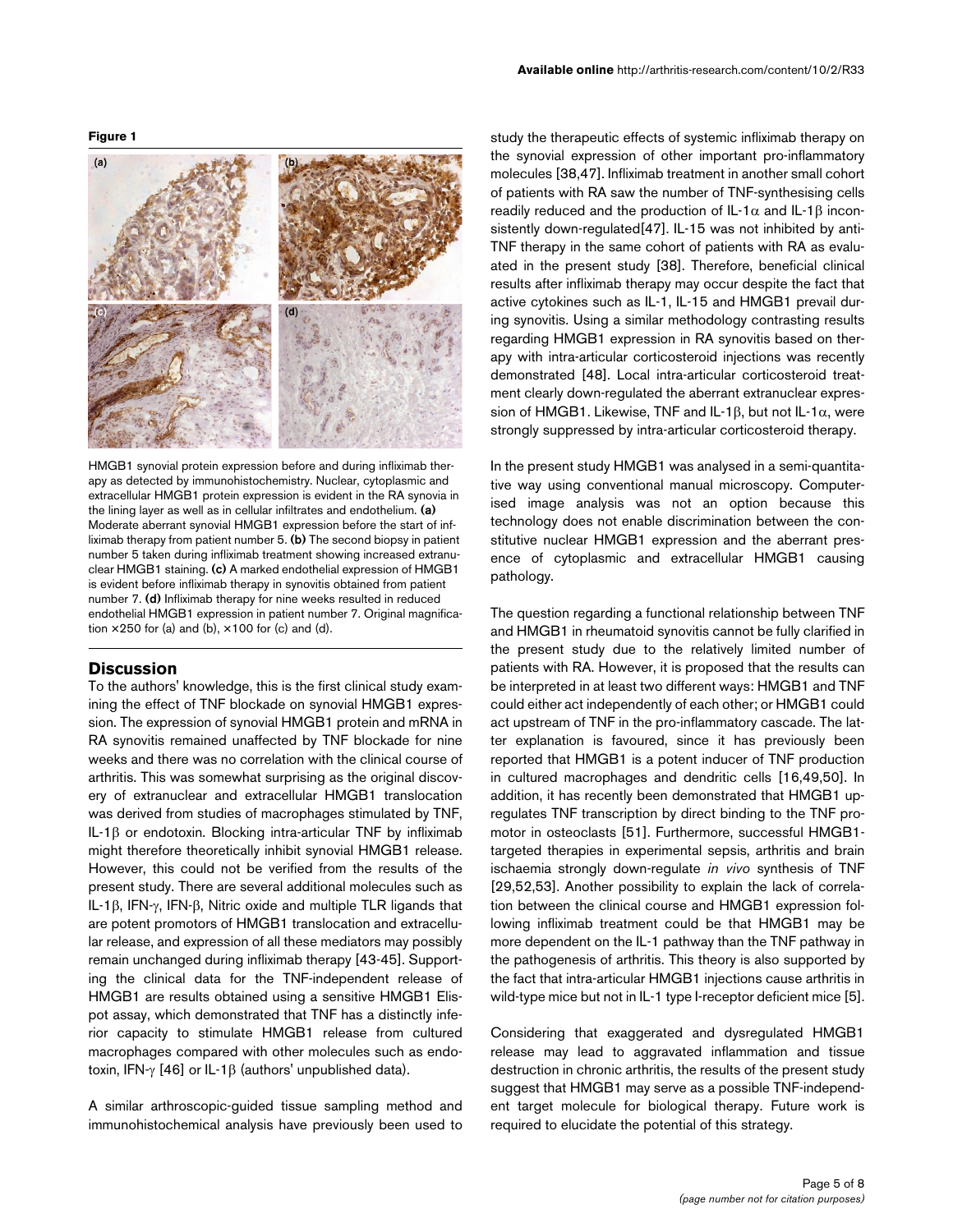<span id="page-5-0"></span>



Change of HMGB1 synovial protein expression before and during infliximab therapy. Immunohistochemical scoring of HMGB1 protein expression was unchanged during the nine weeks of infliximab therapy. Values represent mean scores of highly concordant scoring recorded by the two independent investigators (ES and CG). The correlation was statistically confirmed by Spearman rank sum tests with a correlation coefficient (rs) of 0.74 (significant at p < 0.002). Scoring for each section was evaluated using a 0 to 4 scale with increments of 0.5. Index 0 corresponds to no HMGB1 expression and 4 to highest degree of HMGB1 protein expression. Separate analyses were performed for lining layer, vessels and cellular infiltrates in each of the sections. **(a)** Change of overall HMGB1 protein expression for each patient. **(b)** Change of HMGB1 expression in cellular infiltrates. **(c)** Change of HMGB1 expression in lining layer. **(d)** Change of HMGB1 expression in endothelium.

## **Conclusion**

A number of published observations have demonstrated that the pro-inflammatory mediator HMGB1 has a functional

**Figure 3**



Change of HMGB1 synovial mRNA expression before and after infliximab therapy. HMGB1 mRNA expression as determined by reversetranscriptase PCR for six patients. Values are expressed as fold-change of up- or down-regulation using a  $log_2$ -scale. The last bar to the right represents the average value for the whole group and the standard deviation is indicated by whiskers.

impact on the pathogenesis of arthritis. The results presented here reveal an unaffected expression of HMGB1 at protein and mRNA levels in synovia obtained from patients with RA from repeated biopsies before and during well-established TNF blockade with infliximab. These results are interpreted as an indication of TNF-independent HMGB1 expression with subsequent residual HMGB1 biological activity in RA synovitis in spite of infliximab therapy. It is concluded that these findings support attempts to generate novel HMGB1-targeted therapies in chronic arthritis.

# **Competing interests**

The authors declare that they have no competing interests.

#### **Authors' contributions**

UA, HEH, A-KU, ES and CG designed the study. EaK performed the arthrosopies and synovial sampling. SE collected clinical patient data. ES and CG performed the immunohistochemical stainings and the immunohistochemical analysis. JL performed the RT-PCR and mRNA analysis. ES, CG, UA and HEH prepared the manuscript. All authors read and approved the final manuscript.

#### **Acknowledgements**

The authors would like to thank Lars Ottosson, PhD, for valuable technical support and Associate Professor RA Harris for rewarding linguistic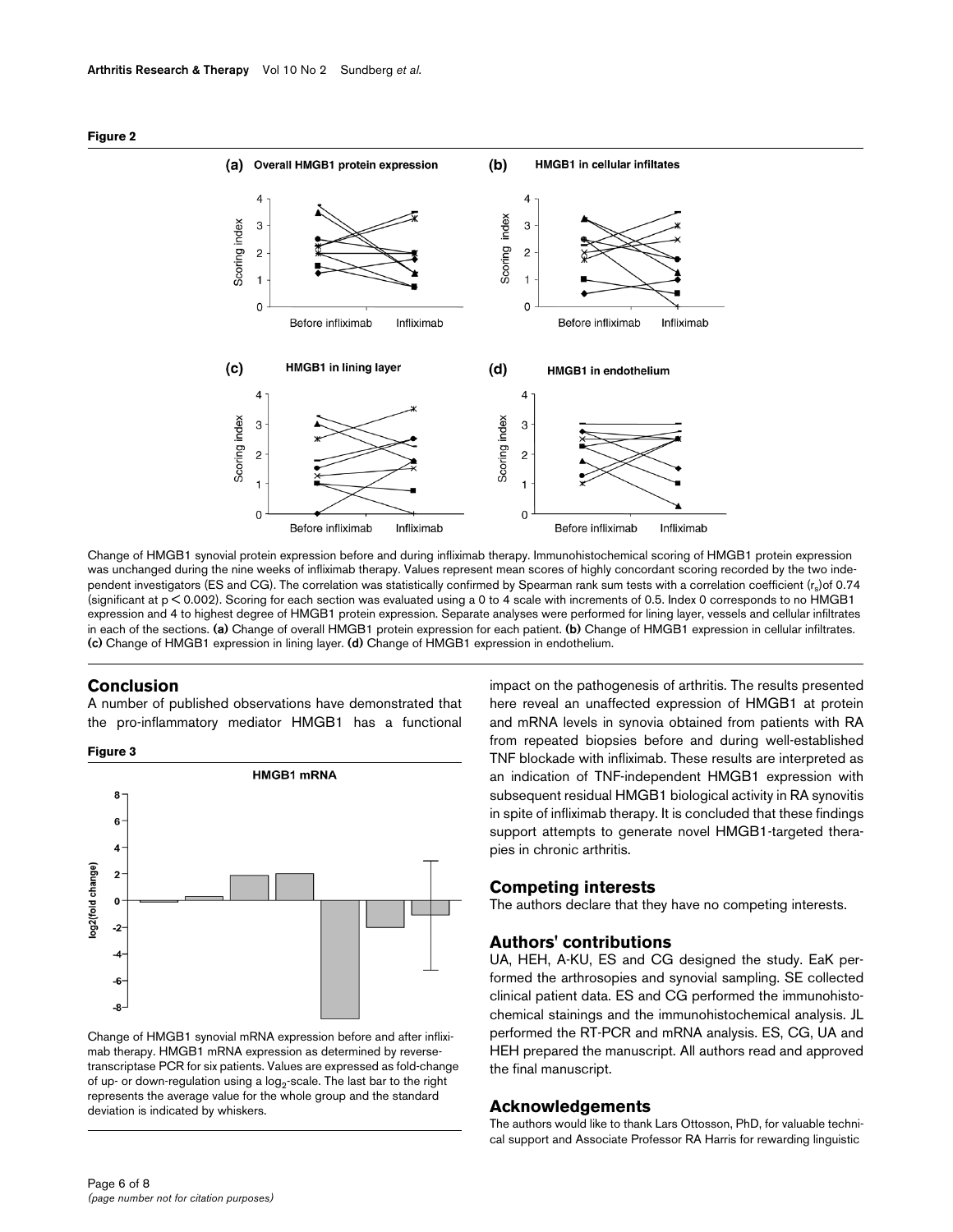advice. Financial support was provided through the regional agreement on medical training and clinical research (ALF) between Stockholm county council and the Karolinska Institutet, King Gustaf V 80-year-foundation, the Freemason Lodge Barnhuset in Stockholm, The Swedish Research Council no K2005-74X-09082 and K2005-73X-14642, and the Swedish Rheumatism Association.

#### **References**

- Maini RN, Breedveld FC, Kalden JR, Smolen JS, Davis D, Macfarlane JD, Antoni C, Leeb B, Elliott MJ, Woody JN, Schaible TF, Feldmann M: **[Therapeutic efficacy of multiple intravenous infusions](http://www.ncbi.nlm.nih.gov/entrez/query.fcgi?cmd=Retrieve&db=PubMed&dopt=Abstract&list_uids=9751087) [of anti-tumor necrosis factor alpha monoclonal antibody com](http://www.ncbi.nlm.nih.gov/entrez/query.fcgi?cmd=Retrieve&db=PubMed&dopt=Abstract&list_uids=9751087)bined with low-dose weekly methotrexate in rheumatoid [arthritis.](http://www.ncbi.nlm.nih.gov/entrez/query.fcgi?cmd=Retrieve&db=PubMed&dopt=Abstract&list_uids=9751087)** *Arthritis Rheum* 1998, **41:**1552-1563.
- 2. Maini RN, Breedveld FC, Kalden JR, Smolen JS, Furst D, Weisman MH, St Clair EW, Keenan GF, van der Heijde D, Marsters PA, Lipsky PE: **[Sustained improvement over two years in physical](http://www.ncbi.nlm.nih.gov/entrez/query.fcgi?cmd=Retrieve&db=PubMed&dopt=Abstract&list_uids=15077287) [function, structural damage, and signs and symptoms among](http://www.ncbi.nlm.nih.gov/entrez/query.fcgi?cmd=Retrieve&db=PubMed&dopt=Abstract&list_uids=15077287) patients with rheumatoid arthritis treated with infliximab and [methotrexate.](http://www.ncbi.nlm.nih.gov/entrez/query.fcgi?cmd=Retrieve&db=PubMed&dopt=Abstract&list_uids=15077287)** *Arthritis Rheum* 2004, **50:**1051-1065.
- 3. Klareskog L, van der Heijde D, de Jager JP, Gough A, Kalden J, Malaise M, Martin Mola E, Pavelka K, Sany J, Settas L, Wajdula J, Pedersen R, Fatenejad S, Sanda M: **[Therapeutic effect of the](http://www.ncbi.nlm.nih.gov/entrez/query.fcgi?cmd=Retrieve&db=PubMed&dopt=Abstract&list_uids=15001324) [combination of etanercept and methotrexate compared with](http://www.ncbi.nlm.nih.gov/entrez/query.fcgi?cmd=Retrieve&db=PubMed&dopt=Abstract&list_uids=15001324) each treatment alone in patients with rheumatoid arthritis: [double-blind randomised controlled trial.](http://www.ncbi.nlm.nih.gov/entrez/query.fcgi?cmd=Retrieve&db=PubMed&dopt=Abstract&list_uids=15001324)** *Lancet* 2004, **363:**675-681.
- 4. Kokkola R, Sundberg E, Ulfgren AK, Palmblad K, Li J, Wang H, Ulloa L, Yang H, Yan XJ, Furie R, Chiorazzi N, Tracey KJ, Andersson U, Harris HE: **[High mobility group box chromosomal pro](http://www.ncbi.nlm.nih.gov/entrez/query.fcgi?cmd=Retrieve&db=PubMed&dopt=Abstract&list_uids=12384917)[tein 1: a novel proinflammatory mediator in synovitis.](http://www.ncbi.nlm.nih.gov/entrez/query.fcgi?cmd=Retrieve&db=PubMed&dopt=Abstract&list_uids=12384917)** *Arthritis Rheum* 2002, **46:**2598-2603.
- 5. Pullerits R, Jonsson IM, Verdrengh M, Bokarewa M, Andersson U, Erlandsson-Harris H, Tarkowski A: **[High mobility group box chro](http://www.ncbi.nlm.nih.gov/entrez/query.fcgi?cmd=Retrieve&db=PubMed&dopt=Abstract&list_uids=12794838)[mosomal protein 1, a DNA binding cytokine, induces arthritis.](http://www.ncbi.nlm.nih.gov/entrez/query.fcgi?cmd=Retrieve&db=PubMed&dopt=Abstract&list_uids=12794838)** *Arthritis Rheum* 2003, **48:**1693-1700.
- 6. Taniguchi N, Kawahara K, Yone K, Hashiguchi T, Yamakuchi M, Goto M, Inoue K, Yamada S, Ijiri K, Matsunaga S, Nakajima T, Komiya S, Maruyama I: **[High mobility group box chromosomal](http://www.ncbi.nlm.nih.gov/entrez/query.fcgi?cmd=Retrieve&db=PubMed&dopt=Abstract&list_uids=12687539) [protein 1 plays a role in the pathogenesis of rheumatoid arthri](http://www.ncbi.nlm.nih.gov/entrez/query.fcgi?cmd=Retrieve&db=PubMed&dopt=Abstract&list_uids=12687539)[tis as a novel cytokine.](http://www.ncbi.nlm.nih.gov/entrez/query.fcgi?cmd=Retrieve&db=PubMed&dopt=Abstract&list_uids=12687539)** *Arthritis Rheum* 2003, **48:**971-981.
- 7. Andersson U, Tracey KJ: **[HMGB1 as a mediator of necrosis](http://www.ncbi.nlm.nih.gov/entrez/query.fcgi?cmd=Retrieve&db=PubMed&dopt=Abstract&list_uids=15261345)[induced inflammation and a therapeutic target in arthritis.](http://www.ncbi.nlm.nih.gov/entrez/query.fcgi?cmd=Retrieve&db=PubMed&dopt=Abstract&list_uids=15261345)** *Rheum Dis Clin North Am* 2004, **30:**627-637.
- 8. Andersson U, Erlandsson-Harris H: **[HMGB1 is a potent trigger of](http://www.ncbi.nlm.nih.gov/entrez/query.fcgi?cmd=Retrieve&db=PubMed&dopt=Abstract&list_uids=14871458) [arthritis.](http://www.ncbi.nlm.nih.gov/entrez/query.fcgi?cmd=Retrieve&db=PubMed&dopt=Abstract&list_uids=14871458)** *J Intern Med* 2004, **255:**344-350.
- 9. Jiang W, Pisetsky DS: **[Mechanisms of Disease: the role of high](http://www.ncbi.nlm.nih.gov/entrez/query.fcgi?cmd=Retrieve&db=PubMed&dopt=Abstract&list_uids=17203009)[mobility group protein 1 in the pathogenesis of inflammatory](http://www.ncbi.nlm.nih.gov/entrez/query.fcgi?cmd=Retrieve&db=PubMed&dopt=Abstract&list_uids=17203009) [arthritis.](http://www.ncbi.nlm.nih.gov/entrez/query.fcgi?cmd=Retrieve&db=PubMed&dopt=Abstract&list_uids=17203009)** *Nat Clin Pract Rheumatol* 2007, **3:**52-58.
- 10. Palmblad K, Sundberg E, Diez M, Soderling R, Aveberger AC, Andersson U, Harris HE: **[Morphological characterization of](http://www.ncbi.nlm.nih.gov/entrez/query.fcgi?cmd=Retrieve&db=PubMed&dopt=Abstract&list_uids=17397533) [intra-articular HMGB1 expression during the course of colla](http://www.ncbi.nlm.nih.gov/entrez/query.fcgi?cmd=Retrieve&db=PubMed&dopt=Abstract&list_uids=17397533)[gen-induced arthritis.](http://www.ncbi.nlm.nih.gov/entrez/query.fcgi?cmd=Retrieve&db=PubMed&dopt=Abstract&list_uids=17397533)** *Arthritis Res Ther* 2007, **9:**R35.
- 11. Muller S, Scaffidi P, Degryse B, Bonaldi T, Ronfani L, Agresti A, Beltrame M, Bianchi ME: **[New EMBO members' review: the dou](http://www.ncbi.nlm.nih.gov/entrez/query.fcgi?cmd=Retrieve&db=PubMed&dopt=Abstract&list_uids=11500360)[ble life of HMGB1 chromatin protein: architectural factor and](http://www.ncbi.nlm.nih.gov/entrez/query.fcgi?cmd=Retrieve&db=PubMed&dopt=Abstract&list_uids=11500360) [extracellular signal.](http://www.ncbi.nlm.nih.gov/entrez/query.fcgi?cmd=Retrieve&db=PubMed&dopt=Abstract&list_uids=11500360)** *Embo J* 2001, **20:**4337-4340.
- 12. Scaffidi P, Misteli T, Bianchi ME: **[Release of chromatin protein](http://www.ncbi.nlm.nih.gov/entrez/query.fcgi?cmd=Retrieve&db=PubMed&dopt=Abstract&list_uids=12110890) [HMGB1 by necrotic cells triggers inflammation.](http://www.ncbi.nlm.nih.gov/entrez/query.fcgi?cmd=Retrieve&db=PubMed&dopt=Abstract&list_uids=12110890)** *Nature* 2002, **418:**191-195.
- 13. Rovere-Querini P, Capobianco A, Scaffidi P, Valentinis B, Catalanotti F, Giazzon M, Dumitriu IE, Muller S, Iannacone M, Traversari C, Bianchi ME, Manfredi AA: **[HMGB1 is an endogenous immune](http://www.ncbi.nlm.nih.gov/entrez/query.fcgi?cmd=Retrieve&db=PubMed&dopt=Abstract&list_uids=15272298) [adjuvant released by necrotic cells.](http://www.ncbi.nlm.nih.gov/entrez/query.fcgi?cmd=Retrieve&db=PubMed&dopt=Abstract&list_uids=15272298)** *EMBO Rep* 2004, **5:**825-830.
- 14. Dumitriu IE, Baruah P, Valentinis B, Voll RE, Herrmann M, Nawroth PP, Arnold B, Bianchi ME, Manfredi AA, Rovere-Querini P: **Release of high mobility group box 1 by dendritic cells con[trols T cell activation via the receptor for advanced glycation](http://www.ncbi.nlm.nih.gov/entrez/query.fcgi?cmd=Retrieve&db=PubMed&dopt=Abstract&list_uids=15944249) [end products.](http://www.ncbi.nlm.nih.gov/entrez/query.fcgi?cmd=Retrieve&db=PubMed&dopt=Abstract&list_uids=15944249)** *J Immunol* 2005, **174:**7506-7515.
- 15. Wang H, Bloom O, Zhang M, Vishnubhakat JM, Ombrellino M, Che J, Frazier A, Yang H, Ivanova S, Borovikova L, Manogue KR, Faist E, Abraham E, Andersson J, Andersson U, Molina PE, Abumrad NN, Sama A, Tracey KJ: **[HMG-1 as a late mediator of endotoxin](http://www.ncbi.nlm.nih.gov/entrez/query.fcgi?cmd=Retrieve&db=PubMed&dopt=Abstract&list_uids=10398600) [lethality in mice.](http://www.ncbi.nlm.nih.gov/entrez/query.fcgi?cmd=Retrieve&db=PubMed&dopt=Abstract&list_uids=10398600)** *Science* 1999, **285:**248-251.
- 16. Andersson U, Wang H, Palmblad K, Aveberger AC, Bloom O, Erlandsson-Harris H, Janson A, Kokkola R, Zhang M, Yang H, Tracey KJ: **[High mobility group 1 protein \(HMG-1\) stimulates](http://www.ncbi.nlm.nih.gov/entrez/query.fcgi?cmd=Retrieve&db=PubMed&dopt=Abstract&list_uids=10952726) [proinflammatory cytokine synthesis in human monocytes.](http://www.ncbi.nlm.nih.gov/entrez/query.fcgi?cmd=Retrieve&db=PubMed&dopt=Abstract&list_uids=10952726)** *J Exp Med* 2000, **192:**565-570.
- Rouhiainen A, Kuja-Panula J, Wilkman E, Pakkanen J, Stenfors J, Tuominen RK, Lepantalo M, Carpen O, Parkkinen J, Rauvala H: **[Regulation of monocyte migration by amphoterin \(HMGB1\).](http://www.ncbi.nlm.nih.gov/entrez/query.fcgi?cmd=Retrieve&db=PubMed&dopt=Abstract&list_uids=15130941)** *Blood* 2004, **104:**1174-1182.
- 18. Limana F, Germani A, Zacheo A, Kajstura J, Di Carlo A, Borsellino G, Leoni O, Palumbo R, Battistini L, Rastaldo R, Muller S, Pompilio G, Anversa P, Bianchi ME, Capogrossi MC: **[Exogenous high](http://www.ncbi.nlm.nih.gov/entrez/query.fcgi?cmd=Retrieve&db=PubMed&dopt=Abstract&list_uids=16166556)[mobility group box 1 protein induces myocardial regeneration](http://www.ncbi.nlm.nih.gov/entrez/query.fcgi?cmd=Retrieve&db=PubMed&dopt=Abstract&list_uids=16166556) after infarction via enhanced cardiac C-kit+ cell proliferation [and differentiation.](http://www.ncbi.nlm.nih.gov/entrez/query.fcgi?cmd=Retrieve&db=PubMed&dopt=Abstract&list_uids=16166556)** *Circ Res* 2005, **97:**e73-83.
- 19. Semino C, Angelini G, Poggi A, Rubartelli A: **[NK/iDC interaction](http://www.ncbi.nlm.nih.gov/entrez/query.fcgi?cmd=Retrieve&db=PubMed&dopt=Abstract&list_uids=15802534) results in IL-18 secretion by DCs at the synaptic cleft followed [by NK cell activation and release of the DC maturation factor](http://www.ncbi.nlm.nih.gov/entrez/query.fcgi?cmd=Retrieve&db=PubMed&dopt=Abstract&list_uids=15802534) [HMGB1.](http://www.ncbi.nlm.nih.gov/entrez/query.fcgi?cmd=Retrieve&db=PubMed&dopt=Abstract&list_uids=15802534)** *Blood* 2005, **106:**609-616.
- Gardella S, Andrei C, Ferrera D, Lotti LV, Torrisi MR, Bianchi ME, Rubartelli A: **[The nuclear protein HMGB1 is secreted by mono](http://www.ncbi.nlm.nih.gov/entrez/query.fcgi?cmd=Retrieve&db=PubMed&dopt=Abstract&list_uids=12231511)[cytes via a non-classical, vesicle-mediated secretory pathway.](http://www.ncbi.nlm.nih.gov/entrez/query.fcgi?cmd=Retrieve&db=PubMed&dopt=Abstract&list_uids=12231511)** *EMBO Rep* 2002, **3:**995-1001.
- 21. Bonaldi T, Talamo F, Scaffidi P, Ferrera D, Porto A, Bachi A, Rubartelli A, Agresti A, Bianchi ME: **[Monocytic cells hyperacetylate](http://www.ncbi.nlm.nih.gov/entrez/query.fcgi?cmd=Retrieve&db=PubMed&dopt=Abstract&list_uids=14532127) [chromatin protein HMGB1 to redirect it towards secretion.](http://www.ncbi.nlm.nih.gov/entrez/query.fcgi?cmd=Retrieve&db=PubMed&dopt=Abstract&list_uids=14532127)** *Embo J* 2003, **22:**5551-5560.
- 22. Rendon-Mitchell B, Ochani M, Li J, Han J, Wang H, Yang H, Susarla S, Czura C, Mitchell RA, Chen G, Sama AE, Tracey KJ, Wang H: **[IFN-gamma induces high mobility group box 1 pro](http://www.ncbi.nlm.nih.gov/entrez/query.fcgi?cmd=Retrieve&db=PubMed&dopt=Abstract&list_uids=12646658)[tein release partly through a TNF-dependent mechanism.](http://www.ncbi.nlm.nih.gov/entrez/query.fcgi?cmd=Retrieve&db=PubMed&dopt=Abstract&list_uids=12646658)** *J Immunol* 2003, **170:**3890-3897.
- 23. Jiang W, Pisetsky DS: **[The role of IFN-alpha and nitric oxide in](http://www.ncbi.nlm.nih.gov/entrez/query.fcgi?cmd=Retrieve&db=PubMed&dopt=Abstract&list_uids=16920974) [the release of HMGB1 by RAW 264.7 cells stimulated with](http://www.ncbi.nlm.nih.gov/entrez/query.fcgi?cmd=Retrieve&db=PubMed&dopt=Abstract&list_uids=16920974) [polyinosinic-polycytidylic acid or lipopolysaccharide.](http://www.ncbi.nlm.nih.gov/entrez/query.fcgi?cmd=Retrieve&db=PubMed&dopt=Abstract&list_uids=16920974)** *J Immunol* 2006, **177:**3337-3343.
- 24. Kokkola R, Andersson A, Mullins G, Ostberg T, Treutiger CJ, Arnold B, Nawroth P, Andersson U, Harris RA, Harris HE: **[RAGE is](http://www.ncbi.nlm.nih.gov/entrez/query.fcgi?cmd=Retrieve&db=PubMed&dopt=Abstract&list_uids=15644117) [the major receptor for the proinflammatory activity of HMGB1](http://www.ncbi.nlm.nih.gov/entrez/query.fcgi?cmd=Retrieve&db=PubMed&dopt=Abstract&list_uids=15644117) [in rodent macrophages.](http://www.ncbi.nlm.nih.gov/entrez/query.fcgi?cmd=Retrieve&db=PubMed&dopt=Abstract&list_uids=15644117)** *Scand J Immunol* 2005, **61:**1-9.
- 25. Park JS, Svetkauskaite D, He Q, Kim JY, Strassheim D, Ishizaka A, Abraham E: **[Involvement of toll-like receptors 2 and 4 in cellular](http://www.ncbi.nlm.nih.gov/entrez/query.fcgi?cmd=Retrieve&db=PubMed&dopt=Abstract&list_uids=14660645) [activation by high mobility group box 1 protein.](http://www.ncbi.nlm.nih.gov/entrez/query.fcgi?cmd=Retrieve&db=PubMed&dopt=Abstract&list_uids=14660645)** *J Biol Chem* 2004, **279:**7370-7377.
- 26. Yu M, Wang H, Ding A, Golenbock DT, Latz E, Czura CJ, Fenton MJ, Tracey KJ, Yang H: **[HMGB1 signals through toll-like recep](http://www.ncbi.nlm.nih.gov/entrez/query.fcgi?cmd=Retrieve&db=PubMed&dopt=Abstract&list_uids=16878026)[tor \(TLR\) 4 and TLR2.](http://www.ncbi.nlm.nih.gov/entrez/query.fcgi?cmd=Retrieve&db=PubMed&dopt=Abstract&list_uids=16878026)** *Shock* 2006, **26:**174-179.
- 27. Goldstein RS, Bruchfeld A, Yang L, Qureshi AR, Gallowitsch-Puerta M, Patel NB, Huston BJ, Chavan S, Rosas-Ballina M, Gregersen PK, Czura CJ, Sloan RP, Sama AE, Tracey KJ: **[Cholin](http://www.ncbi.nlm.nih.gov/entrez/query.fcgi?cmd=Retrieve&db=PubMed&dopt=Abstract&list_uids=17597834)[ergic anti-inflammatory pathway activity and High Mobility](http://www.ncbi.nlm.nih.gov/entrez/query.fcgi?cmd=Retrieve&db=PubMed&dopt=Abstract&list_uids=17597834) Group Box-1 (HMGB1) serum levels in patients with rheuma[toid arthritis.](http://www.ncbi.nlm.nih.gov/entrez/query.fcgi?cmd=Retrieve&db=PubMed&dopt=Abstract&list_uids=17597834)** *Mol Med* 2007, **13:**210-215.
- 28. Wang H, Yang H, Czura CJ, Sama AE, Tracey KJ: **[HMGB1 as a](http://www.ncbi.nlm.nih.gov/entrez/query.fcgi?cmd=Retrieve&db=PubMed&dopt=Abstract&list_uids=11734424) [late mediator of lethal systemic inflammation.](http://www.ncbi.nlm.nih.gov/entrez/query.fcgi?cmd=Retrieve&db=PubMed&dopt=Abstract&list_uids=11734424)** *Am J Respir Crit Care Med* 2001, **164:**1768-1773.
- Kokkola R, Li J, Sundberg E, Aveberger AC, Palmblad K, Yang H, Tracey KJ, Andersson U, Harris HE: **[Successful treatment of col](http://www.ncbi.nlm.nih.gov/entrez/query.fcgi?cmd=Retrieve&db=PubMed&dopt=Abstract&list_uids=12847700)[lagen-induced arthritis in mice and rats by targeting extracel](http://www.ncbi.nlm.nih.gov/entrez/query.fcgi?cmd=Retrieve&db=PubMed&dopt=Abstract&list_uids=12847700)lular high mobility group box chromosomal protein 1 activity.** *Arthritis Rheum* 2003, **48:**2052-2058.
- 30. Hofmann MA, Drury S, Hudson BI, Gleason MR, Qu W, Lu Y, Lalla E, Chitnis S, Monteiro J, Stickland MH, Bucciarelli LG, Moser B, Moxley G, Itescu S, Grant PJ, Gregersen PK, Stern DM, Schmidt AM: **[RAGE and arthritis: the G82S polymorphism amplifies the](http://www.ncbi.nlm.nih.gov/entrez/query.fcgi?cmd=Retrieve&db=PubMed&dopt=Abstract&list_uids=12070776) [inflammatory response.](http://www.ncbi.nlm.nih.gov/entrez/query.fcgi?cmd=Retrieve&db=PubMed&dopt=Abstract&list_uids=12070776)** *Genes Immun* 2002, **3:**123-135.
- Van de Wouwer M, Plaisance S, De Vriese A, Waelkens E, Collen D, Persson J, Daha MR, Conway EM: **[The lectin-like domain of](http://www.ncbi.nlm.nih.gov/entrez/query.fcgi?cmd=Retrieve&db=PubMed&dopt=Abstract&list_uids=16879225) [thrombomodulin interferes with complement activation and](http://www.ncbi.nlm.nih.gov/entrez/query.fcgi?cmd=Retrieve&db=PubMed&dopt=Abstract&list_uids=16879225) [protects against arthritis.](http://www.ncbi.nlm.nih.gov/entrez/query.fcgi?cmd=Retrieve&db=PubMed&dopt=Abstract&list_uids=16879225)** *J Thromb Haemost* 2006, **4:**1813-1824.
- 32. Ulloa L, Ochani M, Yang H, Tanovic M, Halperin D, Yang R, Czura CJ, Fink MP, Tracey KJ: **[Ethyl pyruvate prevents lethality in mice](http://www.ncbi.nlm.nih.gov/entrez/query.fcgi?cmd=Retrieve&db=PubMed&dopt=Abstract&list_uids=12209006) [with established lethal sepsis and systemic inflammation.](http://www.ncbi.nlm.nih.gov/entrez/query.fcgi?cmd=Retrieve&db=PubMed&dopt=Abstract&list_uids=12209006)** *Proc Natl Acad Sci USA* 2002, **99:**12351-12356.
- 33. Chen G, Li J, Qiang X, Czura CJ, Ochani M, Ochani K, Ulloa L, Yang H, Tracey KJ, Wang P, Sama AE, Wang H: **[Suppression of](http://www.ncbi.nlm.nih.gov/entrez/query.fcgi?cmd=Retrieve&db=PubMed&dopt=Abstract&list_uids=15687351)**